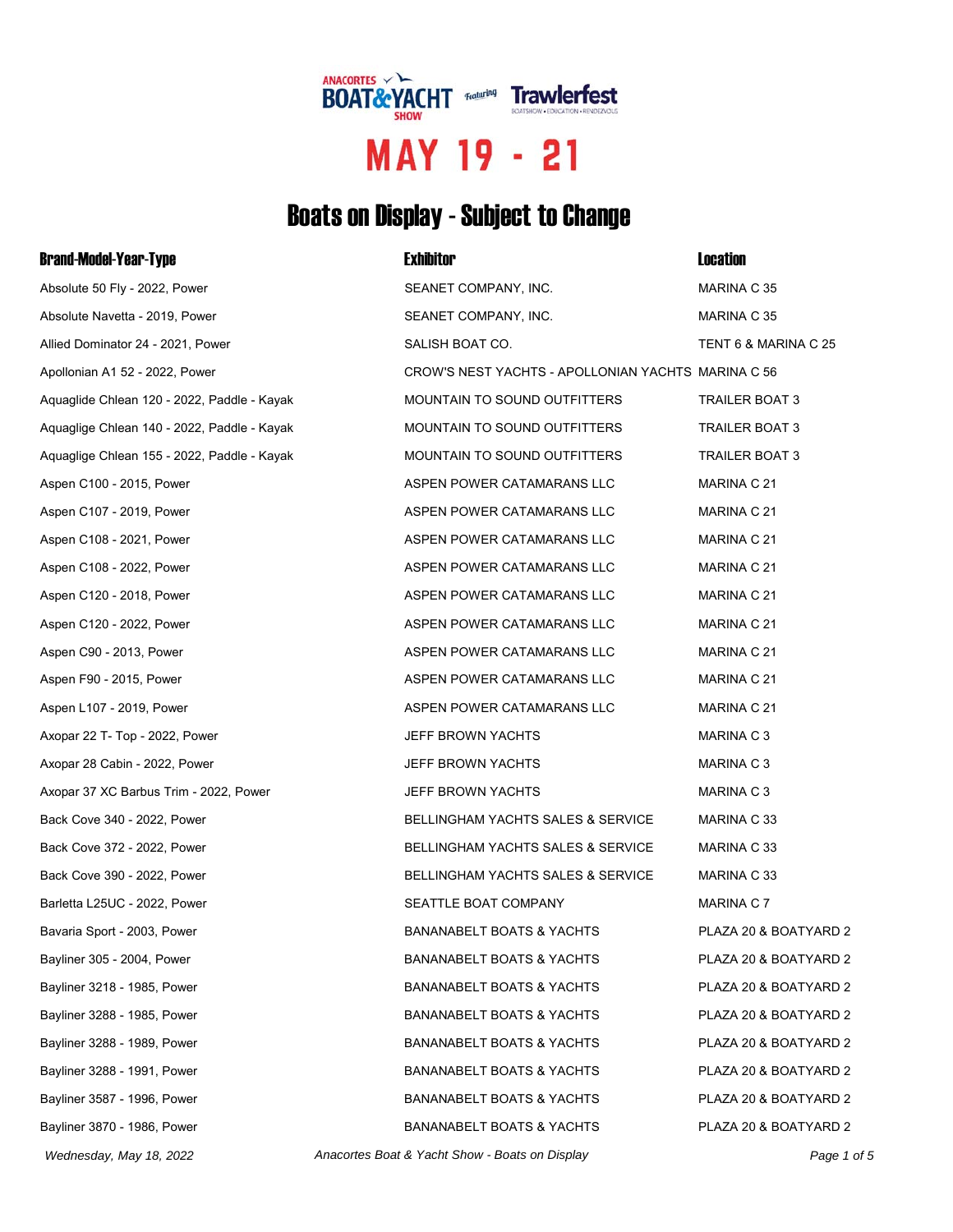Bayliner 39 - 1997, Power Camerace Material Communications & YACHTS And ACHTS PLAZA 20 & BOATYARD 2 Bayliner 4087 - 2000, Power BANANABELT BOATS & YACHTS PLAZA 20 & BOATYARD 2 Bayliner 4588 - 1991, Power BANANABELT BOATS & YACHTS PLAZA 20 & BOATYARD 2 Bayliner 4788 - 1998, Power BANANABELT BOATS & YACHTS PLAZA 20 & BOATYARD 2 Bayliner 5788 - 2001, Power Camerace BANANABELT BOATS & YACHTS COMPLISE RELAZA 20 & BOATYARD 2 Bayliner 5788 - 2002, Power Camerace BANANABELT BOATS & YACHTS PLAZA 20 & BOATYARD 2 Beneteau Antares 9 - 2022. Power **Rock HARBOR BOATS** MARINA C 15 Bertram Convertible - 1984. Power **BERTH CONTING BANANABELT BOATS & YACHTS** PLAZA 20 & BOATYARD 2 Blackfin 252 CC - 2022. Power **IRWIN YACHT SALES** FOR THE MARINA C 11 Blackfin 252 DC - 2022, Power **IRWIN YACHT SALES MARINA C 11** Blackfin 272 CC - 2022. Power **IRWIN YACHT SALES** MARINA C 11 Blackfin 272 DC - 2022, Power **IRWIN YACHT SALES** MARINA C 11 Blackfin 29FB - 1990, Power BANANABELT BOATS & YACHTS PLAZA 20 & BOATYARD 2 Boston Whaler 240 Vantage - 2022, Power **NARING MARING WARING WARING C 5** NARINA C 5 Boston Whaler 250 Outrage - 2022, Power New York COMMARINE National Martin MARINA C 5 Boston Whaler 285 Conquest - 2022, Power New York Control UNION MARINE Name of the MARINA C 5 Boulton Voyager Pro - 2022, Power **Rock HARBOR BOATS MARINA C 15** Bullfrog Center Console - 2022, Power SEATTLE YACHTS SEATTLE YACHTS MARINA CD 1 & TRAILER BOAT Bullfrog Utility - 2022, Power **SEATTLE YACHTS** SEATTLE YACHTS MARINA CD 1 & TRAILER BOAT Bullfrog Yacht Tender - 2022, Power SEATTLE YACHTS MARINA CD 1 & TRAILER BOAT C&C Nelson Tyler Design 34 - 1982, Power WEST YACHTS NARINA E 1 Californian Sport Sedan - 1984, Power BANANABELT BOATS & YACHTS PLAZA 20 & BOATYARD 2 Campion LX 825 Mid-Cabin - 2007, Power **BANANABELT BOATS & YACHTS** PLAZA 20 & BOATYARD 2 Coastal Craft 56' - 2012. Power **INSIDE PASSAGE YACHT SALES** MARINA C 20 & BOATYARD 1 Coastal Craft 56 - 2017, Power Second Crame SPECIALTY YACHT SALES STATES ARRINA C 47 Coastal Craft Profish - 2018, Power INSIDE PASSAGE YACHT SALES MARINA C 20 & BOATYARD 1 Cobalt R4 - 2022. Power COMPANY SEATTLE BOAT COMPANY MARINA C 7 Cobalt R8 - 2022, Power Company SEATTLE BOAT COMPANY SEATTLE BOAT COMPANY MARINA C 7 Com-Pac 27 - 2004, Sail WEST YACHTS MARINA E 1 Contest Center Cockpit 40 - 1972. Sail North Contest Center Cockpit 40 - 1972. Sail WARINA E 1 Cooper Prowler Aft Cabin - 1990, Power **BANANABELT BOATS & YACHTS** PLAZA 20 & BOATYARD 2 Cruisers Yachts 390 Express Coupe - 2022, Power SILVER SEAS YACHTS SEAS YACHTS Cruisers Yachts 46 Cantius - 2022. Power New SILVER SEAS YACHTS New York MARINA C 48 Current Designs Solaras 120 - 2022, Paddle - Kayak MOUNTAIN TO SOUND OUTFITTERS TRAILER BOAT 3 Cutwater 24 Center Walkaround - 2022, Power BELLINGHAM YACHTS SALES & SERVICE MARINA C 33 Cutwater 248 Coupe - 2022, Power CUTWATER BOATS CUTWATER BOATS ASSESSED MARINA C 31

1 & TENT 18 1 & TENT 18 1 & TENT 18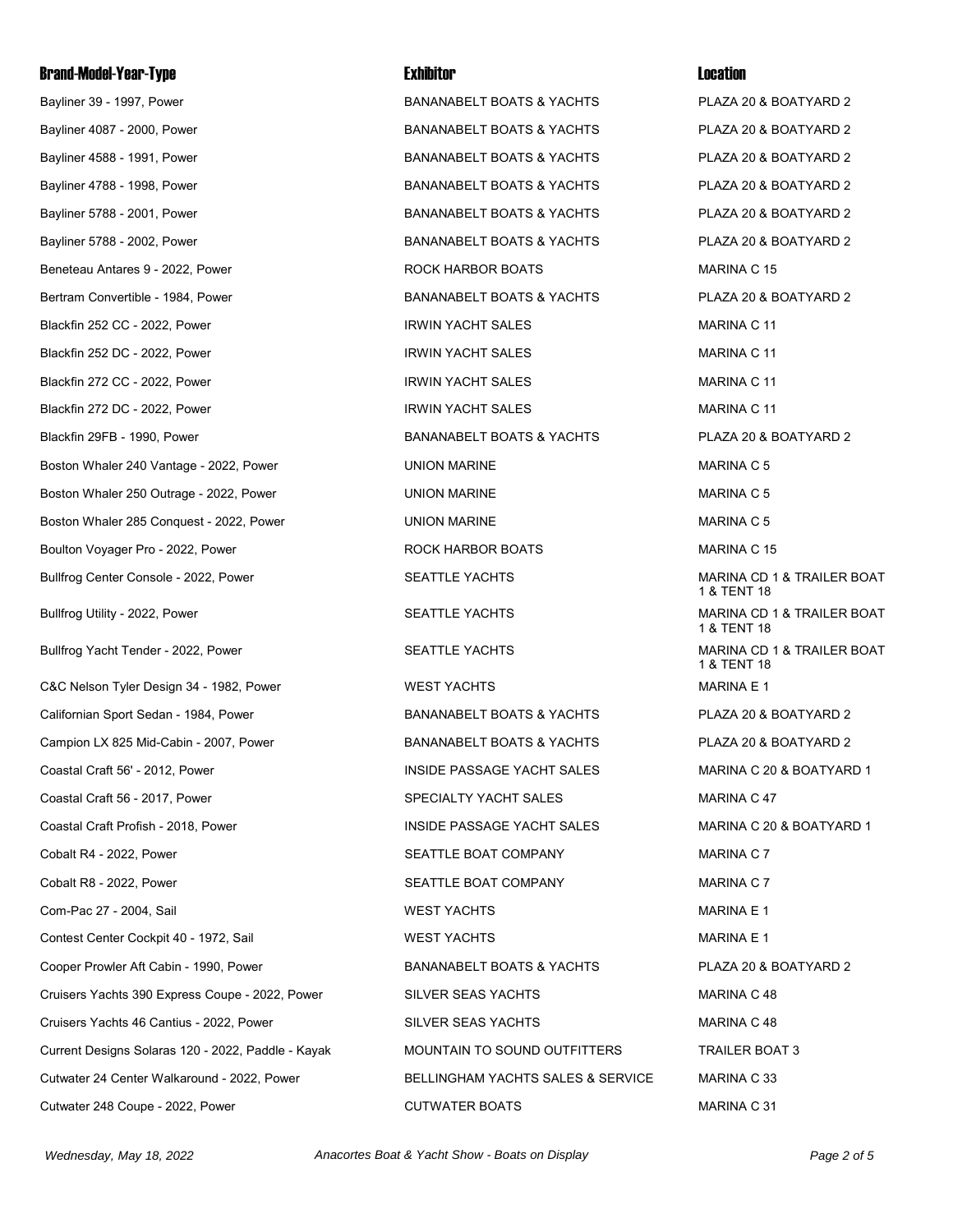Cutwater 248 Coupe - 2022, Power The State BELLINGHAM YACHTS SALES & SERVICE MARINA C 33 Cutwater 288 Coupe - 2022, Power CUTWATER BOATS CUTWATER BOATS ASSESSED MARINA C 31 Cutwater 288 Coupe - 2022, Power BELLINGHAM YACHTS SALES & SERVICE MARINA C 33 Cutwater 32 Coupe - 2022, Power BELLINGHAM YACHTS SALES & SERVICE MARINA C 33 Cutwater 32 Coupe - 2022, Power CUTWATER BOATS CUTWATER BOATS ASSESSED MARINA C 31 Cutwater C-24 DC - 2022, Power SUNDANCE YACHT SALES MARINA C 19 & MARINA C 43 Dufour 460 Grand Large - 2016, Sail **WEST YACHTS** WEST YACHTS MARINA E 1 Eagle Craft 28' Center Console - 2021, Power INSIDE PASSAGE YACHT SALES MARINA C 20 & BOATYARD 1 Fleming 65' Pilothouse - 2022, Power CHUCK HOVEY YACHTS Fleming 65' Pilothouse - 2022, Power Four Winns H4 OB - 2022, Power SUNDANCE YACHT SALES MARINA C 19 & MARINA C 43 Four Winns HD 5 OB - 2022. Power STATE: THE SUNDANCE YACHT SALES THE MARINA C 19 & MARINA C 43 Four Winns HD8 - 2022, Power The SUNDANCE YACHT SALES The SUNDANCE YACHT SALES MARINA C 19 & MARINA C 43 Foutaine Pajot MY6 Powercat - 2021, Power SUNDANCE YACHT SALES MARINA C 19 & MARINA C 43 Fuji Cutter 32 - 1977, Sail **Marina Acceptance Control Control Control Control Control Control Control Control Control Control Control Control Control Control Control Control Control Control Control Control Control Control** G3 Sportsman 2100 - 2021, Power CAMANO MARINE CAMANO MARINE TRAILER BOAT 2 Grand Banks 49 - 1984, Power SEATTLE YACHTS MARINA CD 1 & TRAILER BOAT Greenline 39 - 2022, Power **CEAN TRAWLER YACHTS** MARINA C 46 Hanse 388 - 2022, Sail SEATTLE YACHTS MARINA CD 1 & TRAILER BOAT Hansen 348 - 2020, Sail SEATTLE YACHTS MARINA CD 1 & TRAILER BOAT Hobie Mirage Compass - 2022, Paddle - Kayak CAMANO MARINE TRAILER BOAT 2 Hobie Mirage Compass Duo - 2022, Paddle - Kayak CAMANO MARINE TRAILER BOAT 2 Hobie Mirage ITREK 11 - 2022, Paddle - Kayak CAMANO MARINE TRAILER BOAT 2 Hobie Mirage Outback - 2022, Paddle - Kayak CAMANO MARINE TRAILER BOAT 2 Hobie Mirage Passport - 2021, Paddle - Kayak CAMANO MARINE TRAILER BOAT 2 Hobie Mirage ProAngler 14 - 2022, Paddle - Kayak CAMANO MARINE TRAILER BOAT 2 Hobie Mirage Tandem Island - 2022, Paddle - Kayak CAMANO MARINE TRAILER BOAT 2 J Simpson Custom Pilothouse - 1989, Power **BANANABELT BOATS & YACHTS** PLAZA 20 & BOATYARD 2 Jeanneau Merry Fisher - 2016, Power BANANABELT BOATS & YACHTS PLAZA 20 & BOATYARD 2 Jeanneau NC895 - 2021, Power SALISH BOAT CO. TENT 6 & MARINA C 25 Life Proof 35 Full Cabin - 2022. Power Cabin Communication Communication Communication Communication C 58 Linssen Grand Sturdy 35.0 Sedan - 2020, Power DISCOVERY YACHTS DISCOVERY YACHTS Luhrs Super 360 - 1972/2014, Power BANANABELT BOATS & YACHTS PLAZA 20 & BOATYARD 2 Maple Leaf Cooper 42 - 1982, Sail North Communication of Maple Leaf Cooper 42 - 1982, Sail North Communication Marine Trader Widebody 50 - 1986, Power BANANABELT BOATS & YACHTS PLAZA 20 & BOATYARD 2 Maritimo M51 Motor Yacht - 2019, Power BANANABELT BOATS & YACHTS PLAZA 20 & BOATYARD 2

Marshall Catboat 22 - 2008, Sail North Catholic Music WEST YACHTS National Marshall Catboat 22 - 2008, Sail Na

1 & TENT 18 1 & TENT 18 1 & TENT 18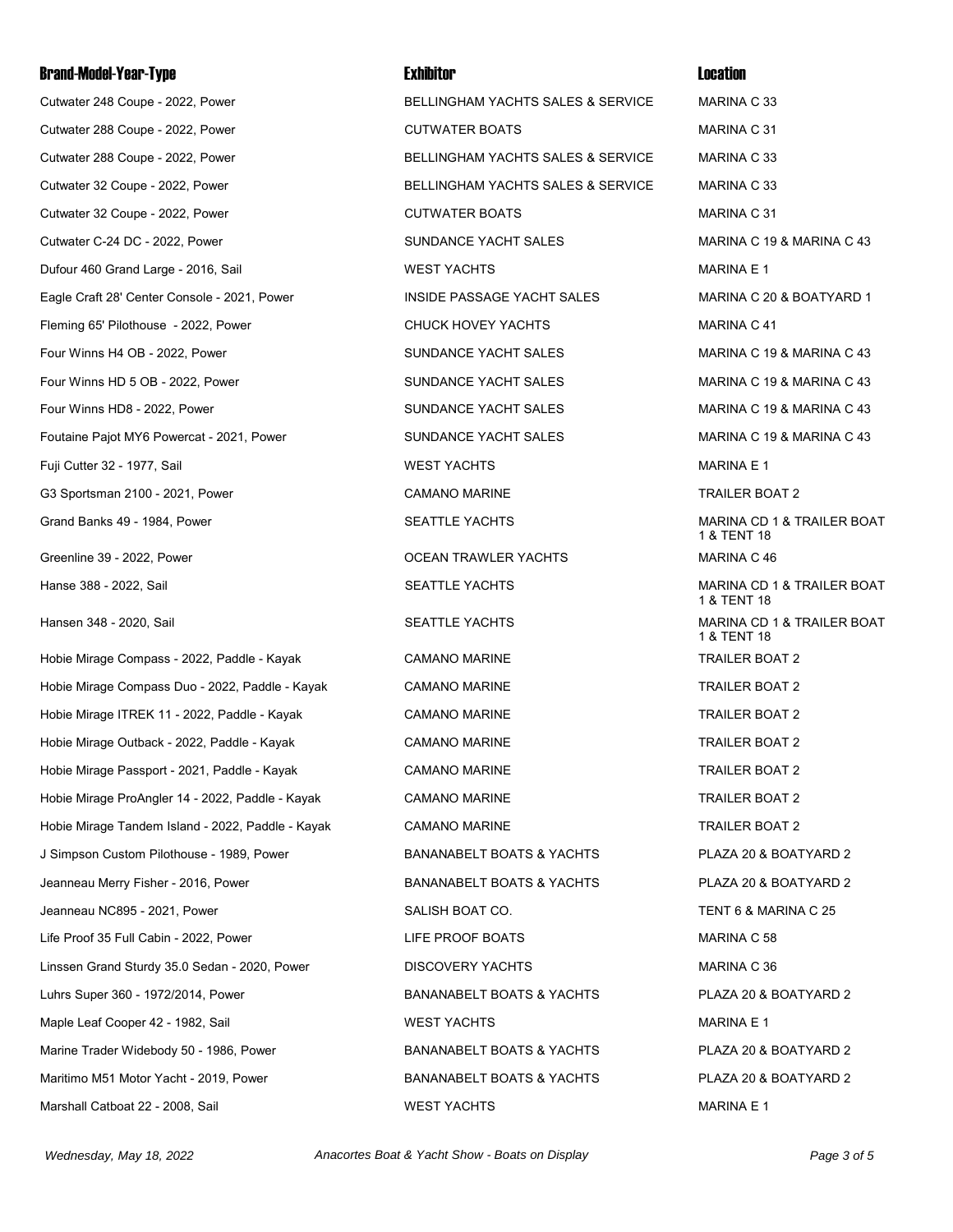Monk McQueen Wood - 1964, Power The Manamage BANANABELT BOATS & YACHTS FRAZA 20 & BOATYARD 2 Navigator 480 - 2001. Power The State of the BANANABELT BOATS & YACHTS PLAZA 20 & BOATYARD 2 Nimbus 305 - 2020, Power SEATTLE YACHTS MARINA CD 1 & TRAILER BOAT Nimbus 405 - 2021, Power SEATTLE YACHTS MARINA CD 1 & TRAILER BOAT Nimbus C11 - 2021, Power The Seath Control of SEATTLE YACHTS And MARINA CD 1 & TRAILER BOAT Nordic Tug 26 - 1984, Power North Communication of the UNEST YACHTS MARINA WEST YACHTS MARINA E 1 Nordic Tug 40 - 2021, Power The SEATTLE YACHTS SEATTLE YACHTS MARINA CD 1 & TRAILER BOAT Nordic Tug 42 - 2006, Power North Communication of the UNEST YACHTS MARINA WEST YACHTS MARINA E 1 North Pacific 49 Trawler - 2019. Power North PACIFIC YACHTS NORTH PACIFIC YACHTS MARINA C 39 Northern Marine 57 - 2022. Power Northern SEATTLE YACHTS Northern Marina CD 1 & TRAILER BOAT Ocean Alexander 40 - 1982. Power Note and Marina Museum WEST YACHTS Network and Marina E 1 Ocean Alexander PH Sedan 48 - 1985, Power BANANABELT BOATS & YACHTS PLAZA 20 & BOATYARD 2 Ocean Alexander Tri Cabin - 1981, Power **BANANABELT BOATS & YACHTS** PLAZA 20 & BOATYARD 2 Ocean Kayak Malibu 2 Tandem Sit-on Top - 2022, Paddle - Kay ak Ocean Kayak Malibu 9.5 Sit-on-Top - 2022, Paddle - Kayak MOUNTAIN TO SOUND OUTFITTERS TRAILER BOAT 3 Ocean Sport Roamer - 2022, Power **ISLANDS MARINE CENTER, INC.** MARINA C 12 Parker 2120 - 2022, Power INSIDE PASSAGE YACHT SALES MARINA C 20 & BOATYARD 1 Parker 2320 - 2022, Power INSIDE PASSAGE YACHT SALES MARINA C 20 & BOATYARD 1 Parker 2520 - 2022, Power INSIDE PASSAGE YACHT SALES MARINA C 20 & BOATYARD 1 Pau Hana Big EZ - 2022, Paddle - Kayak MOUNTAIN TO SOUND OUTFITTERS TRAILER BOAT 3 Pearson 323 - 1982. Sail Shear Shearwatter University Marina DEX 0 Prestige 590S - 2022, Power The SUNDANCE YACHT SALES MARINA C 19 & MARINA C 43 Princess 39 - 1986, Power BANANABELT BOATS & YACHTS PLAZA 20 & BOATYARD 2 Pursuit OS355 - 2022, Power **ISLANDS MARINE CENTER, INC.** MARINA C 12 Ranger 43 - 2022, Power **RANGER TUGS** RANGER TUGS **MARINA C 36** Ranger Tug R - 25 - 2014, Power Case Communication Communication BANANABELT BOATS & YACHTS PLAZA 20 & BOATYARD 2 Ranger Tug R - 25 - 2017, Power The State of the State BANANABELT BOATS & YACHTS PLAZA 20 & BOATYARD 2 Regulator 25 C.C. - 2022, Power Network Contract COAST YACHT SALES MARINA C 2 Regulator 28 C.C. - 2022, Power Network Contract COAST YACHT SALES MARINA C 2 S2 36 - 1979, Sail WEST YACHTS MARINA E 1 Sabre 402 - 1998, Sail Sabre 1998, Sail SHEARWATER UNIVERSITY SHEARWATER UNIVERSITY Salish Sea 43 - 2012, Power SEATTLE YACHTS MARINA CD 1 & TRAILER BOAT Sargo 25 - 2022, Power INSIDE PASSAGE YACHT SALES MARINA C 20 & BOATYARD 1 Sargo 31 - 2020, Power **INSIDE PASSAGE YACHT SALES** MARINA C 20 & BOATYARD 1

Meridian 490 - 2005, Power The State of the State BANANABELT BOATS & YACHTS PLAZA 20 & BOATYARD 2 MOUNTAIN TO SOUND OUTFITTERS TRAILER BOAT 3

1 & TENT 18 1 & TENT 18 1 & TENT 18 1 & TENT 18 1 & TENT 18 1 & TENT 18